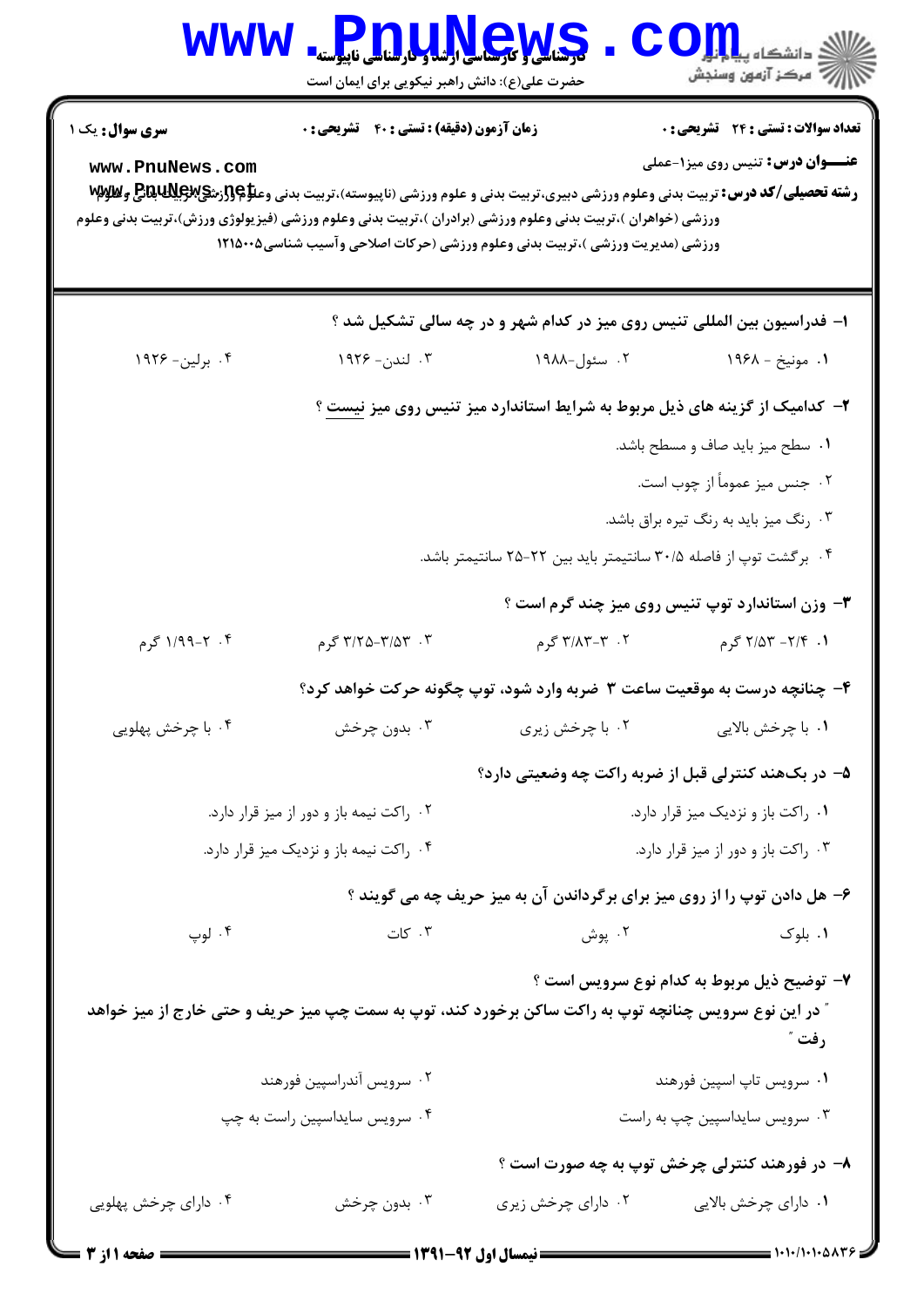| W W W                                                            | <mark>کر شاسی و کرستاسی ارسل و دارشاس</mark> ی ناپیوسته<br>حضرت علی(ع): دانش راهبر نیکویی برای ایمان است |                                                                                                                                                                                                                                                                                                                                                                                                                                       | : دانشگاه پ <b>یا با تو</b><br>رِ آھرڪز آزمون وسنڊش                                   |  |
|------------------------------------------------------------------|----------------------------------------------------------------------------------------------------------|---------------------------------------------------------------------------------------------------------------------------------------------------------------------------------------------------------------------------------------------------------------------------------------------------------------------------------------------------------------------------------------------------------------------------------------|---------------------------------------------------------------------------------------|--|
| <b>سری سوال : ۱ یک</b><br>www.PnuNews.com                        | زمان آزمون (دقیقه) : تستی : ۴۰٪ تشریحی : ۰                                                               | <b>رشته تحصیلی/کد درس:</b> تربیت بدنی وعلوم ورزشی دبیری،تربیت بدنی و علوم ورزشی (ناپیوسته)،تربیت بدنی وعلاهالآباد باشی و پایان باشی و پایان<br>موسیقه تحصیلی/کد درس: تربیت بدنی وعلوم ورزشی دبیری،تربیت بدنی و علوم ورزشی (ناپیوسته)،<br>ورزشی (خواهران )،تربیت بدنی وعلوم ورزشی (برادران )،تربیت بدنی وعلوم ورزشی (فیزیولوژی ورزش)،تربیت بدنی وعلوم<br>ورزشی (مدیریت ورزشی )،تربیت بدنی وعلوم ورزشی (حرکات اصلاحی وآسیب شناسی۱۲۱۵۰۰۵ | <b>تعداد سوالات : تستی : 24 گشریحی : 0</b><br><b>عنـــوان درس:</b> تنیس روی میز۱-عملی |  |
|                                                                  |                                                                                                          | ۹– در وضعیت آماده در ضربه آندراسپین بک هند پاها چه حالتی دارند؟                                                                                                                                                                                                                                                                                                                                                                       |                                                                                       |  |
|                                                                  | ۲. پای مخالف دست ضربه جلوتر قرار می گیرد.                                                                |                                                                                                                                                                                                                                                                                                                                                                                                                                       | ۰۱ پای موافق دست ضربه جلوتر قرار می گیرد.                                             |  |
|                                                                  | ۰۴ هر دو پا در یک راستا و اندکی خم می باشند.                                                             |                                                                                                                                                                                                                                                                                                                                                                                                                                       | ۰۳ هر دو پا در یک راستا قرار می گیرند.                                                |  |
|                                                                  |                                                                                                          |                                                                                                                                                                                                                                                                                                                                                                                                                                       | ۱۰– راکتهای اسفنجی توسط کدام کشور ابداع شد؟                                           |  |
| ۰۴ امریکا                                                        | ۰۳ آلمان                                                                                                 | ۰۲ ژاپن                                                                                                                                                                                                                                                                                                                                                                                                                               | ۰۱ چين                                                                                |  |
|                                                                  |                                                                                                          | 1۱– بازیکنان سرعتی بیشتر از چه نوع ابری استفاده می کنند ؟                                                                                                                                                                                                                                                                                                                                                                             |                                                                                       |  |
| ۰۴ ابر سفت                                                       | ۰۳ ابر متوسط                                                                                             | ۰۲ ابر خیلی شل                                                                                                                                                                                                                                                                                                                                                                                                                        | ۰۱ ابر شل                                                                             |  |
|                                                                  |                                                                                                          |                                                                                                                                                                                                                                                                                                                                                                                                                                       | ۱۲– در بازیهای دوبل تعویض سرویس چگونه است؟                                            |  |
| ۰۲ یار دریافت کننده سرویس قبلی زننده سرویس                       |                                                                                                          |                                                                                                                                                                                                                                                                                                                                                                                                                                       | ۰۱ زننده قبلی سرویس دریافت کننده سرویس                                                |  |
| ۰۴ زننده و دریافت کننده هر دو همزمان تعویض                       |                                                                                                          | ۰۳ دریافت کننده سرویس قبلی زننده سرویس                                                                                                                                                                                                                                                                                                                                                                                                |                                                                                       |  |
|                                                                  |                                                                                                          |                                                                                                                                                                                                                                                                                                                                                                                                                                       | ۱۳- زمان استراحت بین دو گیم چند دقیقه است ؟                                           |  |
| ۰۴ دقیقه                                                         | ۰۳ دقیقه                                                                                                 | ۰۲ دقیقه                                                                                                                                                                                                                                                                                                                                                                                                                              | ۰۱ دقیقه                                                                              |  |
|                                                                  |                                                                                                          |                                                                                                                                                                                                                                                                                                                                                                                                                                       | <b>۱۴</b> - در کدامیک از موارد زیر بازی قطع <u>نمی</u> شود ؟                          |  |
|                                                                  |                                                                                                          |                                                                                                                                                                                                                                                                                                                                                                                                                                       | ۰۱ یک بازیکن توپ را والی کند.                                                         |  |
| ۰۲ یک بازیکن دو بار متوالی به توپ ضربه بزند.                     |                                                                                                          |                                                                                                                                                                                                                                                                                                                                                                                                                                       |                                                                                       |  |
|                                                                  |                                                                                                          |                                                                                                                                                                                                                                                                                                                                                                                                                                       | ۰۳ توپ به شیء خارجی اصابت کند.                                                        |  |
|                                                                  |                                                                                                          | ۰۴ در طول رالی توپ به تور برخورد کرده و وارد زمین حریف شود.                                                                                                                                                                                                                                                                                                                                                                           |                                                                                       |  |
| ۱۵– در کدام نوع راکت گیری می توان از هر دو طرف راکت استفاده کرد؟ |                                                                                                          |                                                                                                                                                                                                                                                                                                                                                                                                                                       |                                                                                       |  |
| ۰۴ روش چینی                                                      | ۰۳ روش معمولی و قلمی                                                                                     | ۰۲ روش پن هولدر                                                                                                                                                                                                                                                                                                                                                                                                                       | ۰۱ روش شیک هند                                                                        |  |
| ۱۶– کدامیک از مشخصه های ذیل مربوط به سرویس آندراسپین نیست ؟      |                                                                                                          |                                                                                                                                                                                                                                                                                                                                                                                                                                       |                                                                                       |  |
|                                                                  | ٠١ كاربرد اين ضربه زماني است كه حريف دور از ميز باشد.<br>۰۲ فاصله افقی طی شده در این ضربه کم است.        |                                                                                                                                                                                                                                                                                                                                                                                                                                       |                                                                                       |  |
|                                                                  | ۰۴ سرعت توپ در این نوع سرویس پایین است.                                                                  | ۰۳ در برخورد با راکت ساکن توپ تمایل به سمت بالا دارد.                                                                                                                                                                                                                                                                                                                                                                                 |                                                                                       |  |